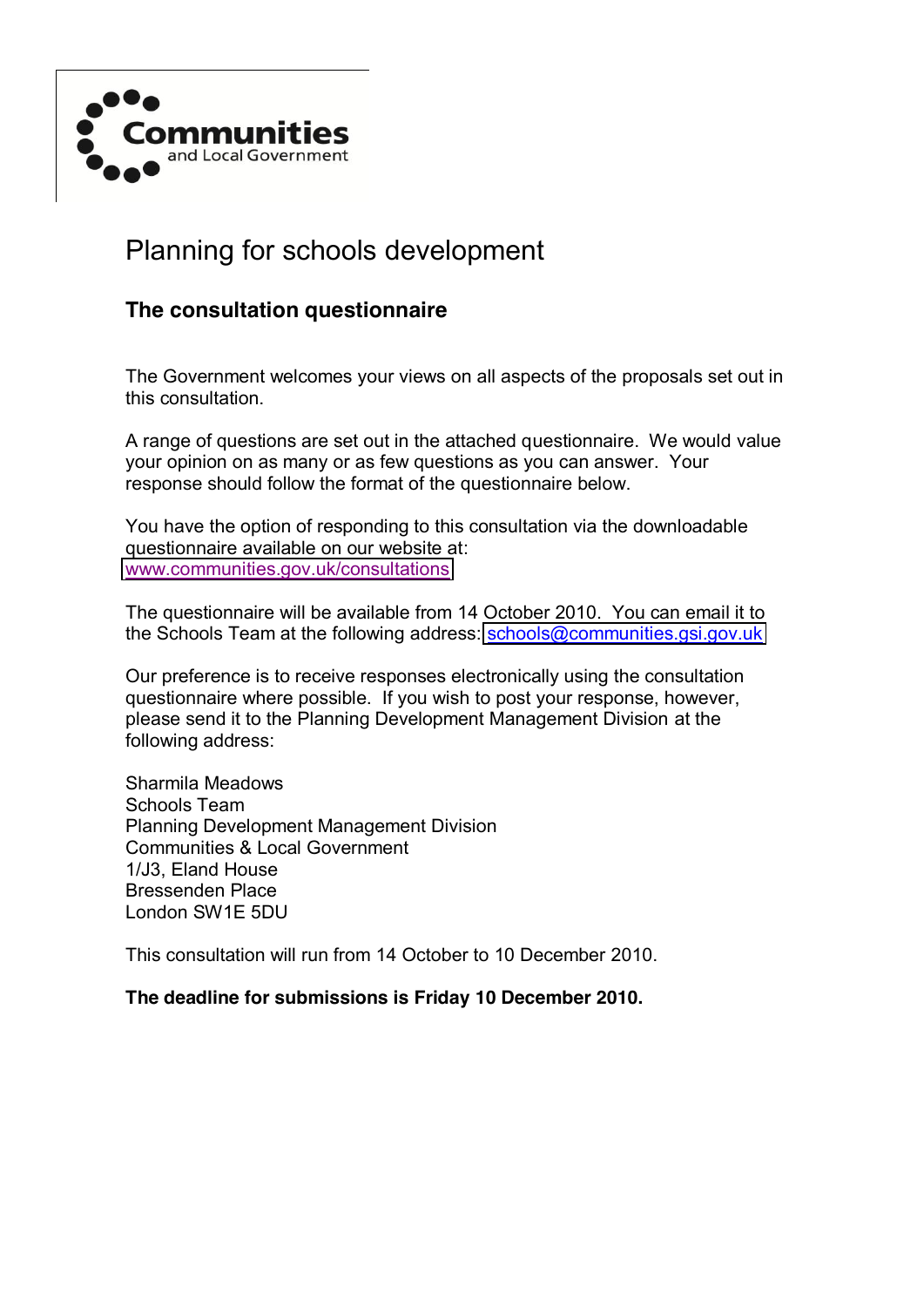# Data protection

This is to inform you that we may, with your consent, quote from your response in a published summary of the response to this consultation. If you are content for your views to be made public in this way, please tick the box.  $\boxtimes$ 

Otherwise, your views may be set out in the response, but without attribution to you as an individual or to you as an organisation.

We shall treat the contact details you provide us with carefully and in accordance with the data protection principles in the Data Protection Act 1998. We shall not make them available to other organisations, apart from any contractor ("data processor") who may be appointed on our behalf to analyse the results of this questionnaire, or for any other purpose than the present survey without your prior consent. We shall inform you in advance if we need to alter this position for any reason.

## **Questionnaire**

## **About you**

(i) Your details

| Name:                                    | <b>Jack Harvie-Clark</b>                                                                                          |
|------------------------------------------|-------------------------------------------------------------------------------------------------------------------|
| <b>Position:</b>                         | <b>Schools Committee chair</b>                                                                                    |
| Name of organisation<br>(if applicable): | <b>Association of Noise Consultants</b>                                                                           |
| <b>Address:</b>                          | <b>Association of Noise Consultants</b><br>The Old Pump House<br><b>1A Stonecross</b><br><b>St Albans AL1 4AA</b> |
| Email:                                   | info@theanc.co.uk                                                                                                 |
| Telephone number:                        | 020 8253 4518                                                                                                     |

(ii) Are the views expressed on this consultation an official response from the organisation you represent, or your own personal views?

| <b>Organisational response</b> |  |
|--------------------------------|--|
| <b>Personal views</b>          |  |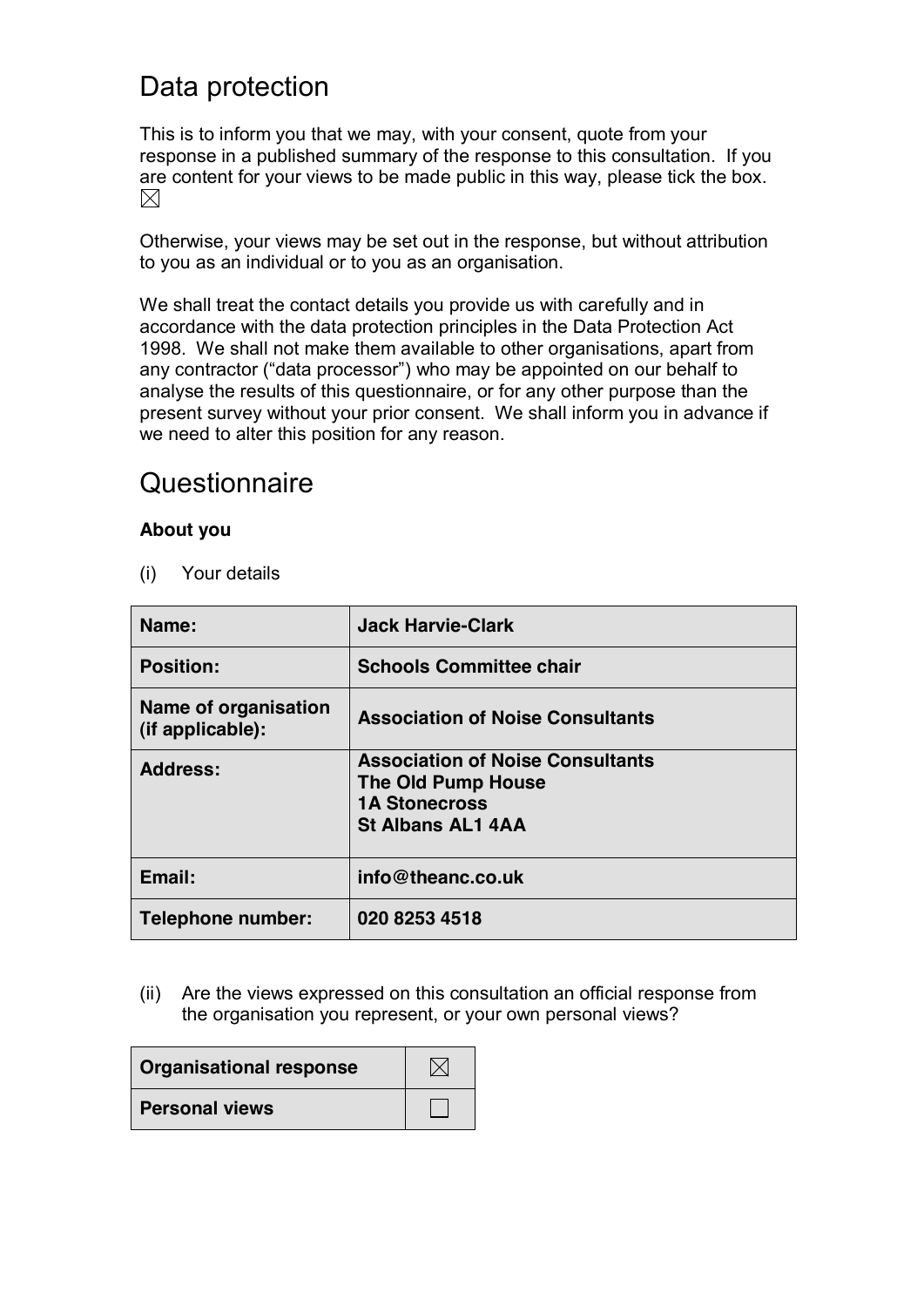(iii) What category do you consider your organisation falls into?

| <b>Local planning authority</b>             |  |
|---------------------------------------------|--|
| <b>School promoter</b>                      |  |
| <b>Community group/representative</b>       |  |
| <b>Parish council</b>                       |  |
| <b>Business</b>                             |  |
| <b>Private developer</b>                    |  |
| <b>Land owner</b>                           |  |
| Voluntary sector or charitable organisation |  |
| Other public body (please state)            |  |
| Other (please state)                        |  |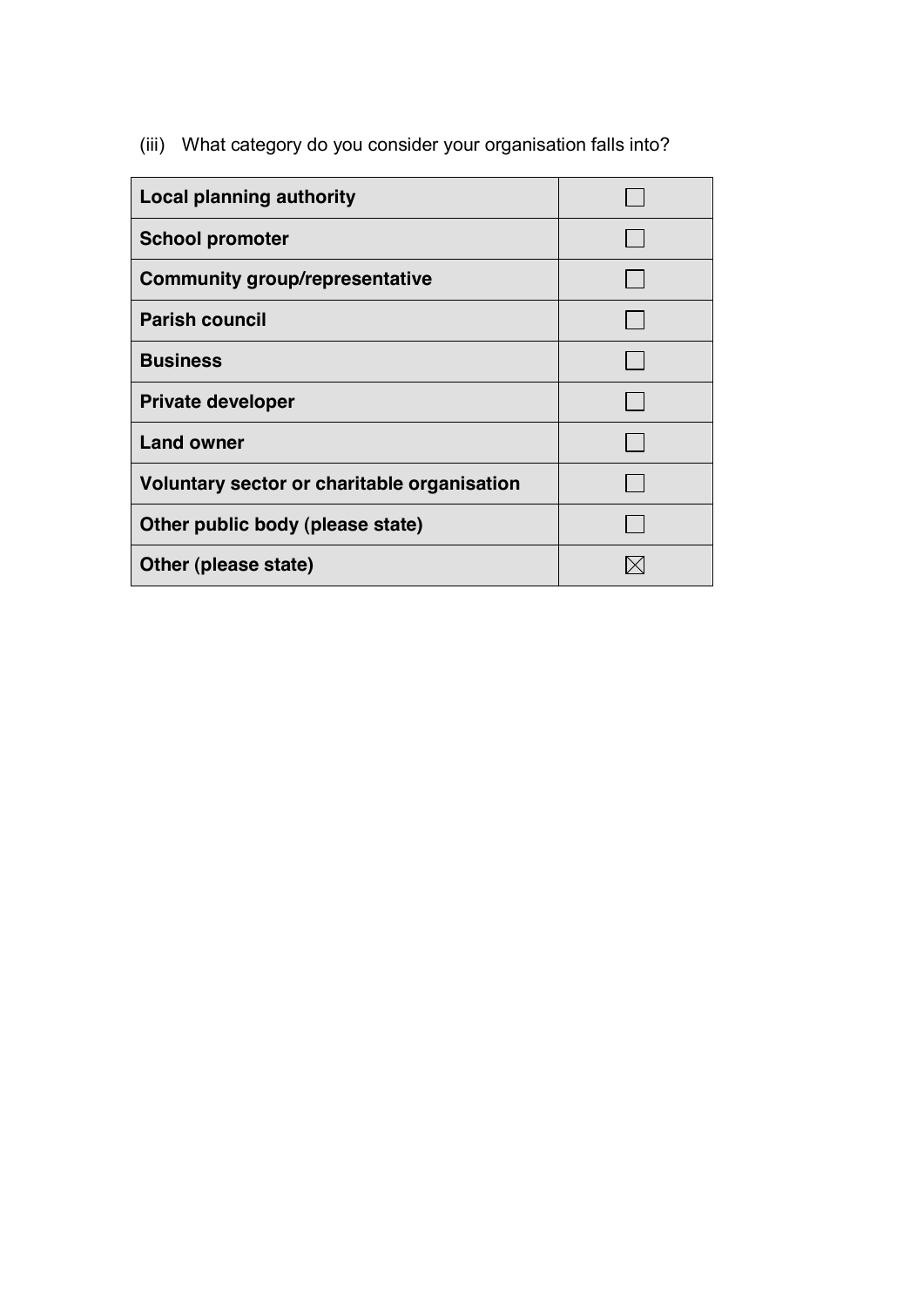# The consultation questions

#### **Q1. Do you think that the uses listed under option 2 should be given a permitted development right to convert to a school? Please tick one box for each use**

|                                           | <b>Yes</b> | <b>No</b>   |
|-------------------------------------------|------------|-------------|
| A1 shops                                  |            | $\bowtie$   |
| A2 financial and<br>professional services |            | $\bowtie$   |
| <b>B1</b> business                        |            | $\bowtie$   |
| B8 storage or distribution                |            | $\bowtie$   |
| C1 hotels                                 |            | IХI         |
| C <sub>2</sub> residential institutions   |            | $\boxtimes$ |
| C2A secure residential<br>institution     |            |             |
| D2 assembly and leisure                   |            |             |

**Q2. Do you think that the further uses listed under options 3 and 4 should be given a permitted development right to convert to a school?**

**Please tick one box for each use**

|                                     | <b>Yes</b> | <b>No</b> |
|-------------------------------------|------------|-----------|
| A3 restaurant and cafés             |            |           |
| A4 drinking establishments          |            |           |
| A5 hot food takeaways               |            |           |
| B2 general industrial               |            |           |
| C3 dwellinghouses                   |            |           |
| C4 houses in multiple<br>occupation |            |           |
| Sui generis uses                    |            |           |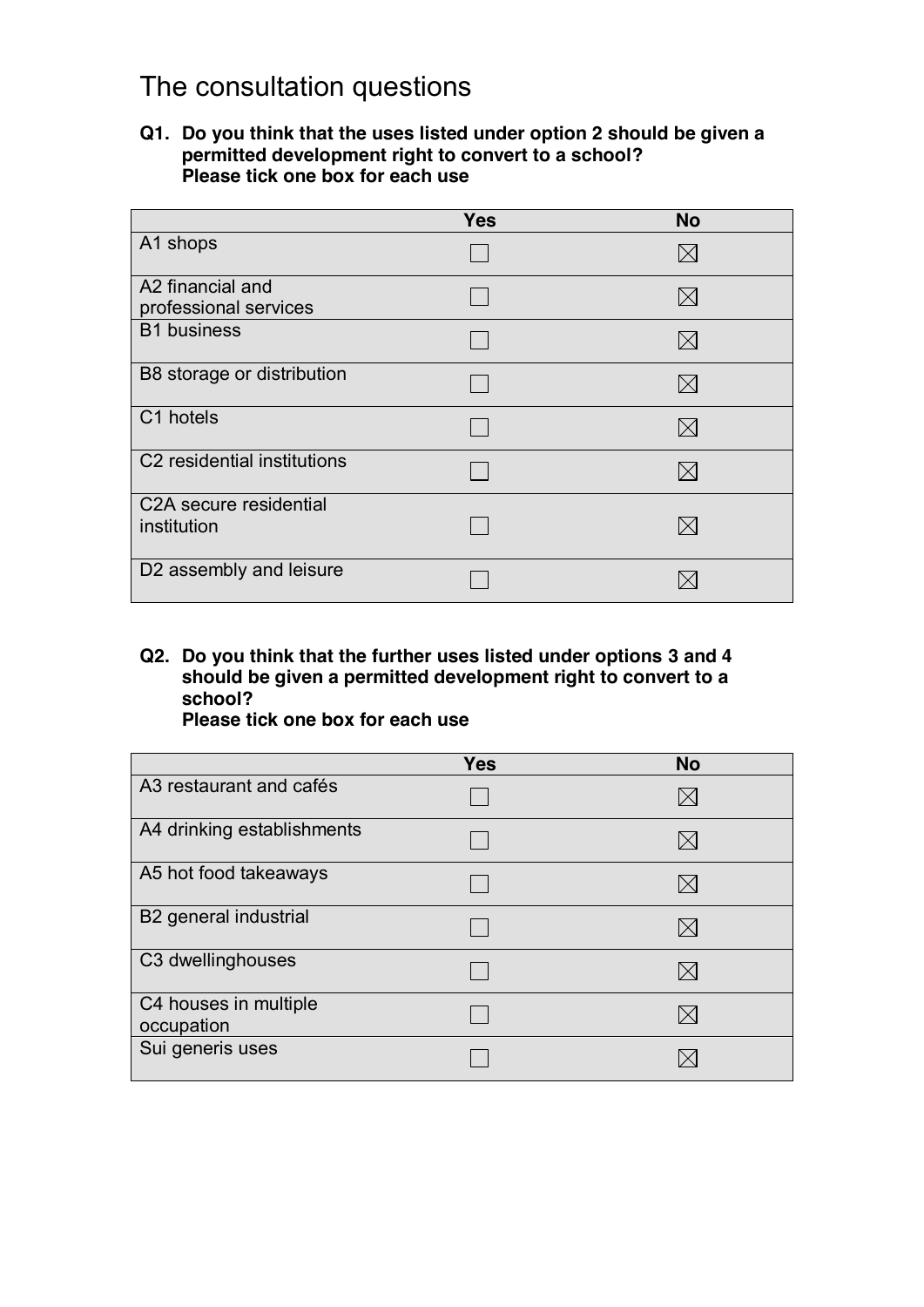#### **Q3. Should a use converting to a school for a temporary period retain the right to revert to the previous use if it does so within 5 years?**

| Please tick one box | $\Rightarrow$ | Why do you say that?                                        |
|---------------------|---------------|-------------------------------------------------------------|
| Yes                 |               | Reduces risk for property owner, as you have<br>identified. |
| <b>No</b>           |               |                                                             |
| Don't know          |               |                                                             |

**Q4. Would allowing the following uses to convert to a school use without the need for planning permission have any unintended consequences?** 

|                                       | <b>Yes</b>  | <b>No</b> |
|---------------------------------------|-------------|-----------|
| A1 shops                              | $\bowtie$   |           |
| A2 financial and                      | $\boxtimes$ |           |
| professional services                 |             |           |
| <b>B1</b> business                    | $\boxtimes$ |           |
| B8 storage or distribution            | $\boxtimes$ |           |
| C1 hotels                             | $\boxtimes$ |           |
| C2 residential institutions           | $\boxtimes$ |           |
| C2A secure residential<br>institution | $\boxtimes$ |           |
| D2 assembly and leisure               | $\boxtimes$ |           |
| A3 restaurant and cafés               | $\boxtimes$ |           |
| A4 drinking establishments            | $\boxtimes$ |           |
| A5 hot food takeaways                 | $\boxtimes$ |           |
| B2 general industrial                 | M           |           |
| C3 dwellinghouses                     | $\boxtimes$ |           |
| C4 houses in multiple<br>occupation   | $\boxtimes$ |           |
| Sui generis uses                      |             |           |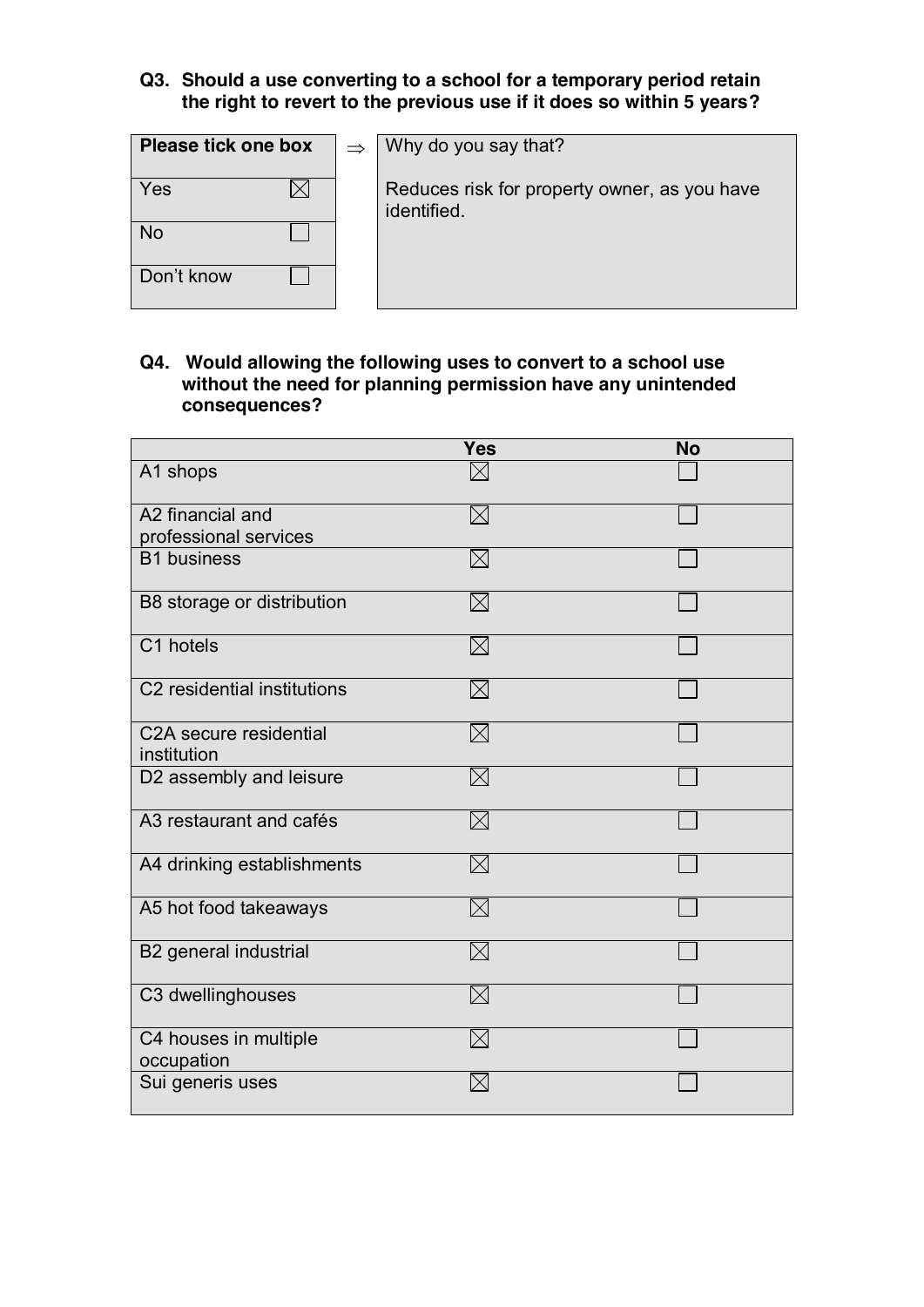**And if so, what are they?**

**Schools have a unique sensitivity to noise and are also sources of noise in a way that is not typical of any other type of development. Therefore there is no other use Class that would automatically be suitable for use as a school without the normal treatment under the planning processes.**

**Q5. Should the local planning authority have to approve a transport assessment before the permitted development right can be activated for changes from some or all non D1 uses?** 

| Please tick one box | $\Rightarrow$ | Why do you say that?                      |
|---------------------|---------------|-------------------------------------------|
| Yes                 |               | Schools also have unique transport needs. |
| <b>No</b>           |               |                                           |
| Don't know          |               |                                           |

**Q6. Do you think that there are any other matters that the conditions should address?**

|     | <b>Please tick one box</b> $\vert \Rightarrow$ Why do you say that?               |
|-----|-----------------------------------------------------------------------------------|
| Yes | Because noise should always be considered for<br>every change of use to a school. |
| No  |                                                                                   |

**Q7. Should the compensation provisions contained in section 189 of the Planning Act 2008 be applied to change of use to a school, if a permitted development right is given?**

| Please tick one box | $\Rightarrow$ | Why do you say that?                               |
|---------------------|---------------|----------------------------------------------------|
| Yes                 |               |                                                    |
| <b>No</b>           |               |                                                    |
| Don't know          |               | Not familiar with this section of the Planning Act |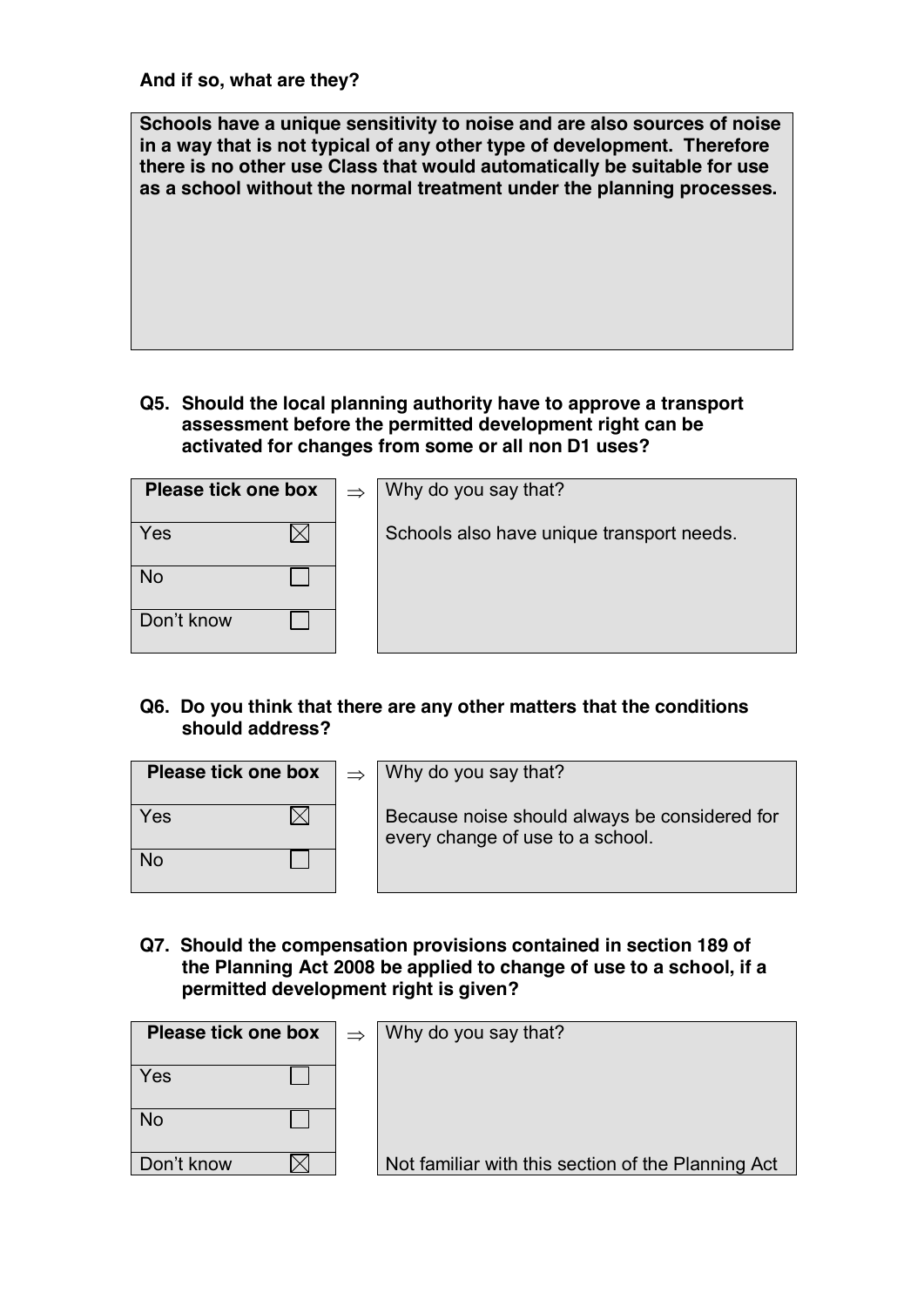#### **Q8. The Government would like to permit schools to co-exist with certain dual uses, but not with other. Do you have views about whether and how this can be achieved?**

| <b>Please tick one box</b> |  |
|----------------------------|--|
| Yes                        |  |
| <b>No</b>                  |  |

 $\Rightarrow$  **Why do you say that?** 

Schools may co-exist with other uses, but only after the normal planning processes have considered noise in the development.

## **Q9. Which is your preferred option and why?**

| Please tick one box |  | $\Rightarrow$ | Why do you say that?                                                                                     |
|---------------------|--|---------------|----------------------------------------------------------------------------------------------------------|
| Option 1            |  |               | Because of the potential for unintended adverse<br>impacts from noise both on and by the<br>development. |
| Option 2            |  |               |                                                                                                          |
| Option 3            |  |               |                                                                                                          |
| Option 4            |  |               |                                                                                                          |

#### **Q10. Do you think these proposals should be applied solely to new free schools or to all schools? Why?**

| Please tick one box |  | $\rightarrow$ | Why do you say that?                              |
|---------------------|--|---------------|---------------------------------------------------|
| Yes                 |  |               |                                                   |
| <b>No</b>           |  |               | The consideration of noise applies to all schools |

## **Q11. Are there any further comments or suggestions that you wish to make?**

## **If so, please provide comments in the box below.**

As the only professional body representing acoustic consultants in the UK, we would highlight the following potential issues regarding noise and planning for schools. The correlation between reasonable acoustic conditions and student achievement has been well documented. If students cannot hear adequately or are distracted by noise, they cannot begin to learn.